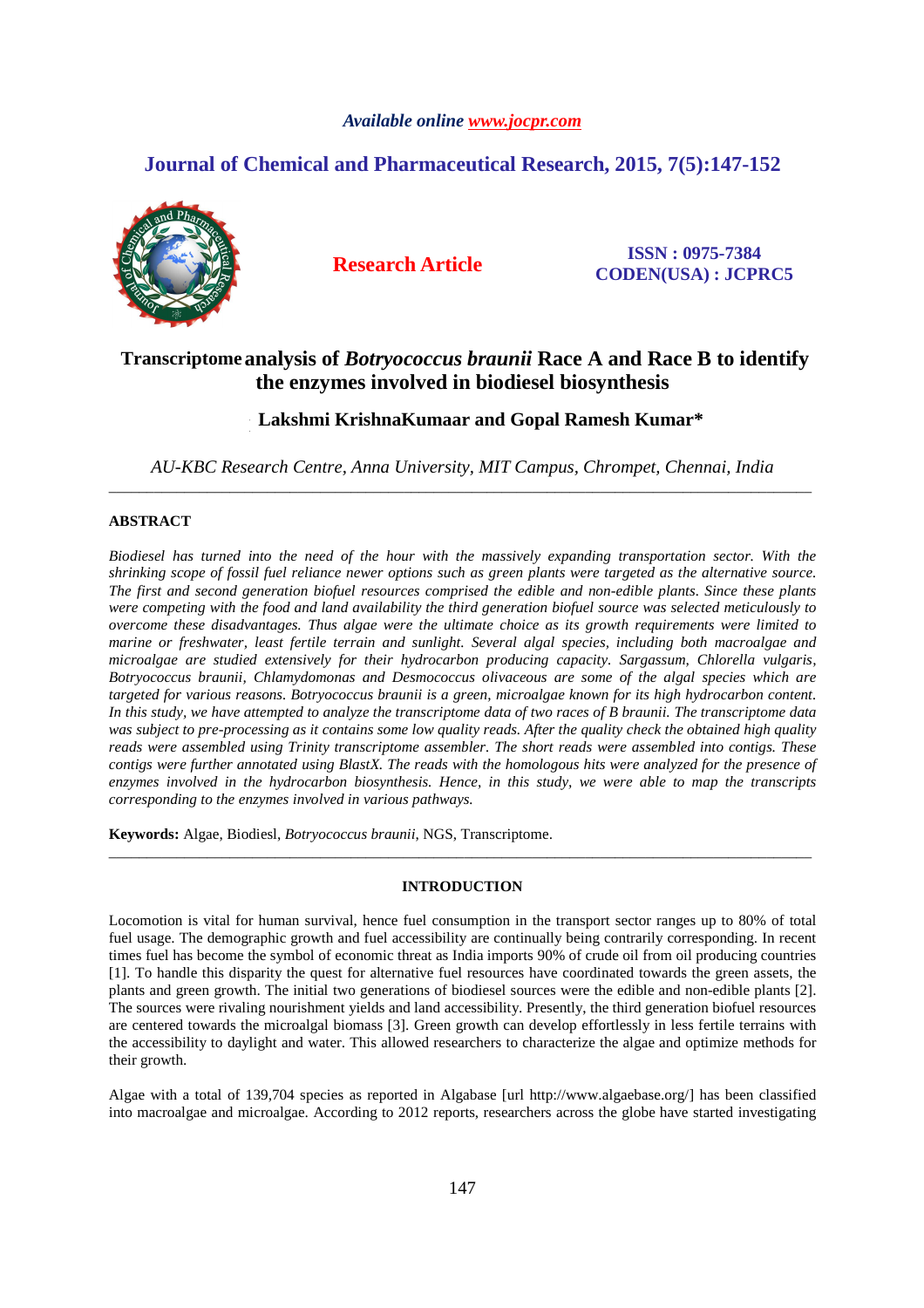the following algal species for their role as a mass oil-producer, *Botryococcus braunii,Chlorella,Dunaliella tertiolecta,Gracilaria,Pleurochrysis carterae,* and *Sargassum.* 

*\_\_\_\_\_\_\_\_\_\_\_\_\_\_\_\_\_\_\_\_\_\_\_\_\_\_\_\_\_\_\_\_\_\_\_\_\_\_\_\_\_\_\_\_\_\_\_\_\_\_\_\_\_\_\_\_\_\_\_\_\_\_\_\_\_\_\_\_\_\_\_\_\_\_\_\_\_\_*

Microalgae can be grown in fresh, saline or marine water utilizing solar energy and  $CO<sub>2</sub>$  from the atmosphere. These simple needs of microalgae make it an option for biofuel. Several algal species have proven to produce hydrocarbon but the genetic information available about the species is restricted. The genomes of only a very few algae, including *Chlamydomonas reinhardtii, Chlorella variabilis, Volvox carteri* has been sequenced and annotated. Microalgae has the potential to produce 1,36,900 liters of oil per acre in contrast to *Jatropha* which can produce only 1,892 liters [1].

*Botryococcus braunii* is one such green microalga which is potential in hydrocarbon production. *B braunii* is a microscopic colonial alga belonging to the Chlorophyta division. Each single cell ranges in size from 7 $\mu$ m-11 $\mu$ m. The colony is embedded in a polymeric hydrocarbon matrix. *B braunii* is classified into three races A, B & L based on their hydrocarbon composition. Race A produces alkadienes and alkatrienes [4], race B produces mainly triterpenoids known as botryococcenes and methylated squalenes [5-6], and race L produces a tetraterpenoid known as lycopadiene [7]. Among the three races, A and B are known to produce higher hydrocarbon content. Lipid accumulation in the extracellular space is the unique feature of the algae as compared to other oleaginous microalgae, which stores lipids in the cytoplasm [8]. The majority of the hydrocarbon which is secreted outside the cell binds the colony of cells, which enables milking out the hydrocarbon content [9]. Non destructive oil extraction techniques including heptane treatement for chemical method and blotting i.e. applying gentle pressure for physical method [10] are suggested as efficient methods for extracellular oil extraction.

Race A produce alkadienes and alkatrienes which are straight, odd-number  $C_{27}$ ,  $C_{29}$ , and  $C_{31}$  hydrocarbon chains. These are formed by the elongation of oleic acid (C18) followed by the loss of carbonyl carbon. Hydrocarbon is produced during the exponential and linear phases of cell growth. Lipid bodies aid in the accumulation of extracellular lipid. Lipid accumulation is found maximum just after the septum formation, this is regulated via the trans-Golgi networks, located near the apex [11].

Race B is known to produce triterpenes (C30-C37), in the form of methylated, oxidized, and cyclized botryococcenes, as well as methylated squalenes, intracellularly and transported to the extracellular matrix [7]. The oil produced is described as bio-crude as it is considered as petroleum replacement [9]. Botryococcene is the major triterpene found in the extracellular matrix [12]. Other terpenoids such as squalene derivative tetramethylsqualene [13] its epoxide [14], botryoxanthins [15] and braunii xanthins[16] as minor metabolites in the extracellular matrix. C30 botryococcene is the precursor of all botryococcenes which undergoes methylation with S-adenosylmethionine to produce other homologs upto  $C_{34}$  [17-19].

The transcriptome sequencing of *B braunii* strains BOT-88-2(Race A) and BOT-22(Race B) has been performed by the National Institute for Environmental Studies, Japan and the sequences are deposited in the DDBJ Read Archive. Since the genome has not been sequenced functional annotation was carried out using the transcriptome sequence. The annotation performed by M. Ioki *et al*. has revealed the presence of a few enzymes involved in hydrocarbon biosynthesis. But the studies have left some essential enzymes unidentified. The present study has taken efforts to predict the presence of some enzymes found in the fatty acid biosynthesis pathway of Race A and reductive pentose phosphate pathway of Race B with the aid of bioinformatics and statistical tools.

#### **EXPERIMENTAL SECTION**

#### • **NGS data collection**

The transcriptome data of *Botryococcus braunii* has been deposited in the DDBJ website and made publicly accessed through DRA Search option. The transcriptome was sequenced using pyrosequencing technique in the 454 GS FLX sequencer. The strain BOT-88-2 corresponding to Race A with 185,936 cDNA reads was retrieved from the accession DRR000585 and strain BOT-22 of Race B with 209,429 cDNA reads was retrieved from the accession DRR000584 from DDBJ-DRA [20] (http://trace.ddbj.nig.ac.jp/DRASearch/).

#### • **NGS data analysis:**

The sequence data was run through the DDBJ Read Annotation Pipeline, [21] which consists of the set of steps including pre-processing, mapping/*de novo* Assembly, Genome SNP and RNA seq analysis. The data was imported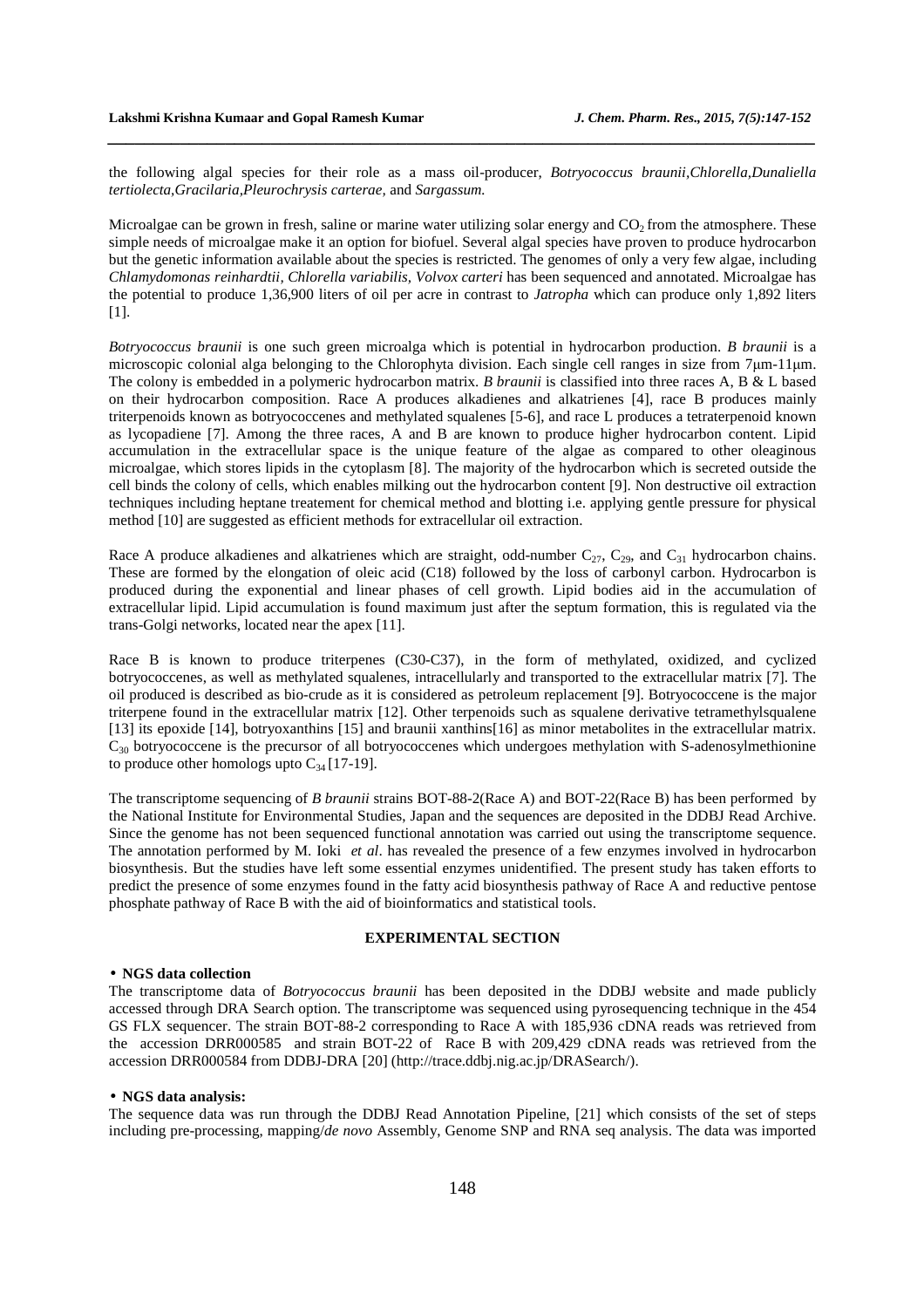using the option Import Public DRA. Upon data uploading the pre-processing was performed. The preprocessed data was subject to *de novo* assembly since the reference genome for the algae is not available. The assembly was done using Trinity tool.

*\_\_\_\_\_\_\_\_\_\_\_\_\_\_\_\_\_\_\_\_\_\_\_\_\_\_\_\_\_\_\_\_\_\_\_\_\_\_\_\_\_\_\_\_\_\_\_\_\_\_\_\_\_\_\_\_\_\_\_\_\_\_\_\_\_\_\_\_\_\_\_\_\_\_\_\_\_\_*

#### • **Transcriptome Functional annotation:**

The trinity assembled contigs were subject to functional annotation. The data were run through BlastX algorithm, the sequences with the best hits were searched against the enzyme database PRIAM [22].

#### • **Phylogenetic analysis**

The phylogenetic tree was constructed using MEGA6 [25]. The tree was constructed to predict the evolutionary and functional relationship between the contigs corresponding to the enzymes in *B braunii* with that of the orthologous sequences from other algal species.

#### **RESULTS**

The two transcriptome sequences of *B braunii* were retrieved from the DDBJ-DRA database. Once the transcriptome data is downloaded the first step is to perform the quality check of the data.

#### **Primary analysis:**

The quality check of the data is performed in the pre-processing step.

The below mentioned parameters were set in the pre-processing step:

- The encoding type of the quality values for sequence was set to Phred+33.
- Base Trimming option was used to trim the low quality bases from 5'end and 3'end of each read.
- Minimum read length was set to 25bp.
- Quality threshold was set to 19.

#### **Secondary analysis:**

The trimmed reads were assembled into contigs using the Trinity assembler.

#### **Quality statistics**:

|  |  |  | Table 1: The assembly parameters of Race A and Race B of B braunii transcriptome |
|--|--|--|----------------------------------------------------------------------------------|
|--|--|--|----------------------------------------------------------------------------------|

| <b>Parameters</b>       | Race A  | <b>Race B</b> |
|-------------------------|---------|---------------|
| No: of reads            | 185,936 | 209,429       |
| No: of contigs          | 15540   | 19592         |
| Minimum sequence length | 201     | 201           |
| Maximum sequence length | 3275    | 2674          |
| Average sequence length | 482.50  | 436.11        |
| Median sequence length  | 391.00  | 360.00        |
| N50 Length              | 559     | 498           |

#### **Tertiary analysis:**

The assembled contigs were run against the nr database for identifying the best hits. The contigs with the best hits were subjected to similarity search against the PRIAM database to map the contigs coding for the essential enzymes. M. Ioki *et al*. 2012 [23-24] performed the transcriptome sequencing and analysis of the *B braunii* Race A strain BOT-88-2 and Race B strain BOT-22. The annotation predicted the presence of a few essential enzymes involved in the targeted hydrocarbon biosynthesis pathway.

## **Race A**

**Table 2: List of newly predicted enzymes in Race A** 

| <b>Enzyme</b> name                             | EС<br>number | <b>PRIAM</b><br>ID | Pathway                              |
|------------------------------------------------|--------------|--------------------|--------------------------------------|
| Aldehyde dehydrogenase (NAD+)                  | 1.2.1.3      | PRI003762          | Very Long Chain Fatty acid Synthesis |
| Enovl-CoA hydratase 2                          | 4.2.1.119    | PRI014066          | Very Long Chain Fatty acid Synthesis |
| Beta-ketoacyl-acyl-carrier-protein synthase II | 2.3.1.179    | PRI002169          | Fatty acid elongation                |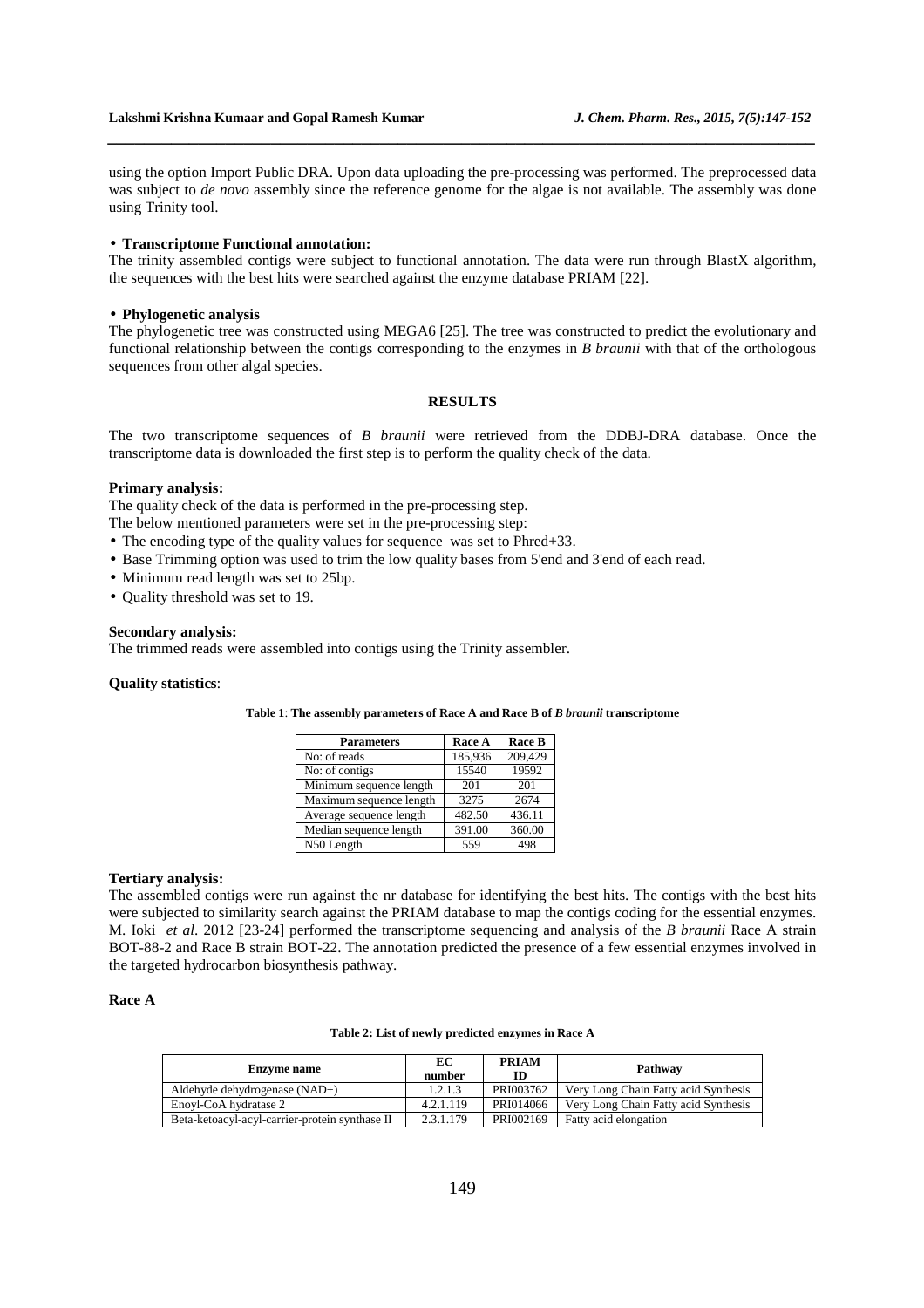### **Race B**

| Enzyme name                                                                 | EС<br>number | <b>PRIAM</b> | Pathway                                                |
|-----------------------------------------------------------------------------|--------------|--------------|--------------------------------------------------------|
| Glyceraldehyde-3-phosphate dehydrogenase<br>$(NAD(P)(+))$ (phosphorylating) | 1.2.1.59     | PRI000978    | Reductive pentose phosphate<br>cycle in photosynthesis |

**Table 3: List of newly predicted enzymes in Race B** 

*\_\_\_\_\_\_\_\_\_\_\_\_\_\_\_\_\_\_\_\_\_\_\_\_\_\_\_\_\_\_\_\_\_\_\_\_\_\_\_\_\_\_\_\_\_\_\_\_\_\_\_\_\_\_\_\_\_\_\_\_\_\_\_\_\_\_\_\_\_\_\_\_\_\_\_\_\_\_*

The enzymes were predicted with the bit score of 50. The score was set in accordance with the M. Ioki *et al*. annotation.

#### **Phylogenetic analysis**

For the predicted enzymes phylogenetic tree was constructed to determine their relationship with the other known algal species.

## **Aldehyde dehydrogenase**



**Figure1: Phylogenetic tree predicting the relationship of aldehyde dehydrogenase transcript of** *B braunii* **with other green and red microalgae Beta-ketoacyl-acyl-carrier-protein synthase II** 



 $0.1$ 

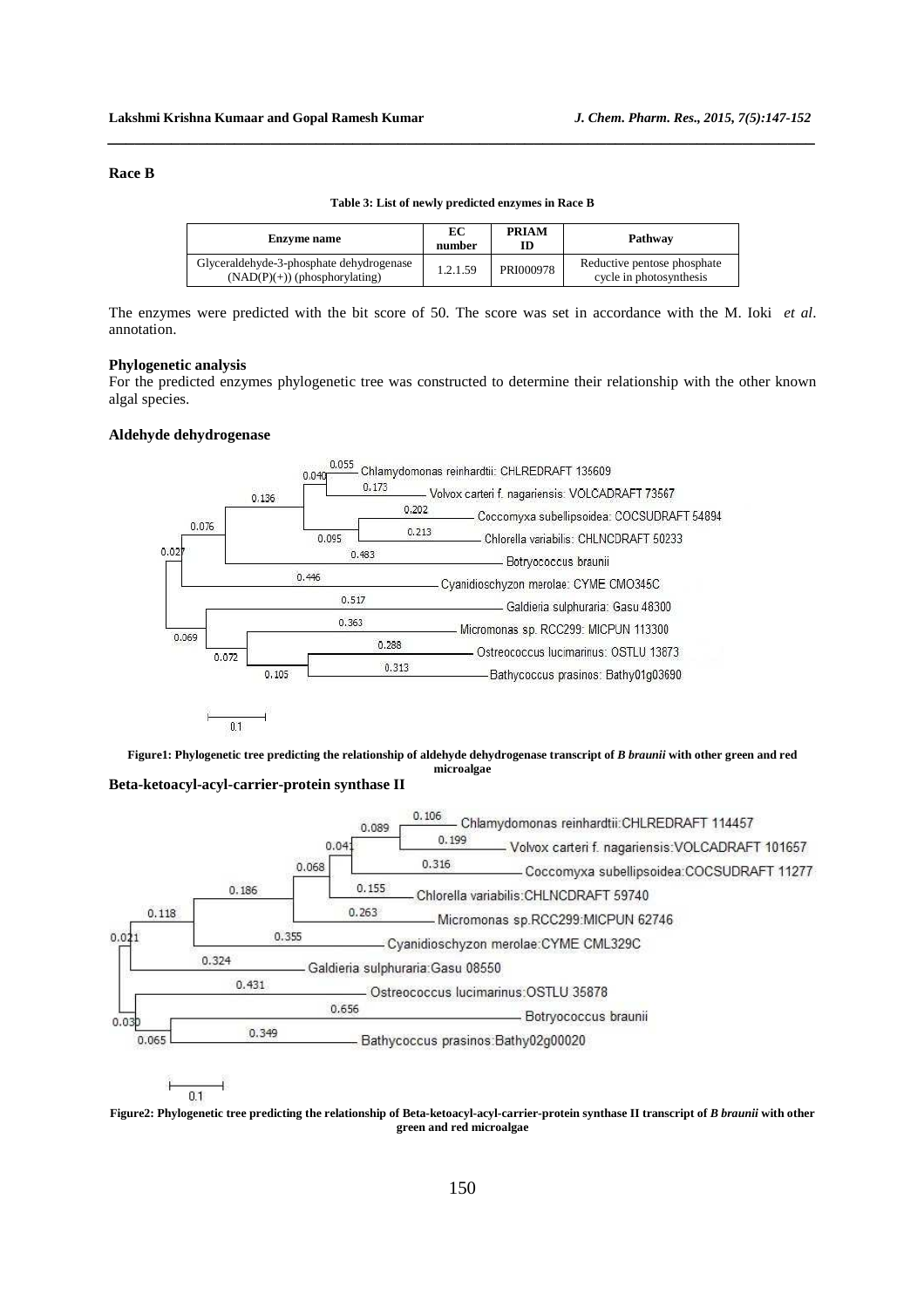From Figure 1 it can be inferred that the aldehyde dehydrogenase transcript of *B braunii* is closely related to that of *Chlamydomonas reinhardtii, Volvox carteri f.nagariensis, Coccomyxa subellipsoidea, Chlorella varaibilis*. Similarly, Figure 2 shows the close association of the predicted Beta-ketoacyl-acyl-carrier-protein of *B braunii* with that of *Bathycoccus prasinos*. The enzymes Enoyl-CoA hydratase 2 and Glyceraldehyde-3-phosphate dehydrogenase  $(NAD(P)(+))$  (phosphorylating) had no significant orthologs from the other algal species.

*\_\_\_\_\_\_\_\_\_\_\_\_\_\_\_\_\_\_\_\_\_\_\_\_\_\_\_\_\_\_\_\_\_\_\_\_\_\_\_\_\_\_\_\_\_\_\_\_\_\_\_\_\_\_\_\_\_\_\_\_\_\_\_\_\_\_\_\_\_\_\_\_\_\_\_\_\_\_*

#### **DISCUSSION**

The transcriptome sequence of *Botryococcus braunii,* race A strain, BOT-88-2 and race B strain BOT-22, is sequenced and deposited by M. Ioki *et al*. 2012 at DDBJ DRA. Race A which produces alkadienes and alkatrienes through the following pathways; fatty acid elongation in the form of acyl-ACP, fatty acid elongation in the form of acyl-CoA, fatty acid desaturation, and very long-chain fatty acid synthesis [23]. Similarly, botryococcenes and squalenes are synthesized via the reductive pentose phosphate cycle in photosynthesis, pyruvate synthesis, acetyl-CoA synthesis, mevalonate-independent pathway, and triterpene synthesis pathway [24] of *B braunii* race B. The first annotation reported a list of enzymes potentially associated with the biosynthesis of hydrocarbon. The enzymes including Aldehyde dehydrogenase (NAD+), Enoyl-CoA hydratase2, Beta-ketoacyl-acyl-carrier-protein synthase II in Race A and Glyceraldehyde-3-phosphate dehydrogenase  $(NAD(P)(+)$ ) (phosphorylating) in Race B were left unpredicted in the annotation. The current study has predicted the presence of the contigs corresponding to the enzymes and also investigated the evolutionary relationship with other algal species.

High cost and energy required to cultivate and harvest the microalgae makes it unsuitable for the large scale production of biodiesel [10]. One of the biggest bottlenecks of the algae is marked by its slow growth rate. Addressing these bottlenecks using bioinformatics approaches shall improve the hydrocarbon yield. Investigating the genetic makeup and identifying the genes involved in hydrocarbon biosynthesis shall invite the usage of genetic engineering techniques to augment biodiesel production form microalgae [26].

## **CONCLUSION**

*B braunii* is extensively studied for the high extracellular lipid accumulation that is directly linked to the hydrocarbon biosynthesis. Analyzing the genetic makeup without the availability of the genome is challenging. In the recent times the transcriptome data are being used for extracting information such as expression profile and signaling pathways of the organism. Functional annotation of the transcriptome has been effective in identifying the presence of the essential enzymes involved in the hydrocarbon biosynthesis. There are essentially several gaps as a few enzymes were left unpredicted. Further studies have to be performed to fill the gaps so as to proceed with the pathway reconstruction and flux balance analysis. These comprehensive analyses shall enhance the insight into the *B braunii* oil producing mechanism.

#### **REFERENCES**

- [1] M Kumar; MP Sharma*, J Integr Sci Technol*. , **2014** ,2(2), 72-75.
- [2] M Balat, *Energy Conversion and Management* , **2011** ,52,1479–1492.
- [3] E Stephens; ILRoss; JH Mussgnug; LD Wagner *et al*. , *Trends Plant Sci*. , **2010** ,15(10),554-64.
- [4] HC Greenwell; LM Laurens; RJ Shields; RW Lovitt; KJ Flynn, *J R Soc Interface* , **2010** ,7(46), 703–726.
- [5] A Banerjee; R Sharma; Y Chisti; UC Banerjee*, Crit Rev Biotechnol*. , **2002** ,22(3), 245–279.

[6] P Metzger; C Largeau. Chemicals of Botryococcus braunii. In Chemicals from microalgae, Taylor & Francis,Philadelphia, **1999** , 205–260.

- [7] P Metzger; C Largeau, *Appl Microbiol Biotechnol*. , **2005** ,66(5), 486–496.
- [8] AC Brown; BA Knights; E Conway, *Phytochem*. , **1969** , 8(3), 543–547.
- [9] I Molnar; D Lopez; JH Wisecaver; TP Devarenne; TL Weiss;M Pellegrini *et al*., *BMC Genomics* , **2012** ,13:576.
- [10] NR Moheimani; R Cord-Ruwisch; E Raes; MA Borowitzka*, J.Appl phycol*. , **2013** ,25,1653-1661.

[11] H Mana; M Fukiko; S Okada; N Tetsuko, *Eukaryotic Cell* , **2013** ,12(8), 1132–1141.

- [12] S Okada; T Devarenne; M Murakami et.al., *Archives of Biochemistry and Biophysics* , **2004** ,422,110–118.
- [13] Z Huang; CD Poulter, *Phytochemistry* , **1989** , 28,1467–1470.
- [14] V Delahais; P Metzger, *Phytochemistry* , **1997** ,44,671–678.
- [15] S Okada; H Matsuda; M Murakami; K Yamaguchi, *Tetrahedron Lett.* , **1996** ,37,1065–1068.
- [16] S Okada; I Tonegawa; H Matsuda; M Murakami; K Yamaguchi, *Tetrahedron Lett*. , **1997** , 53,11307–11316.